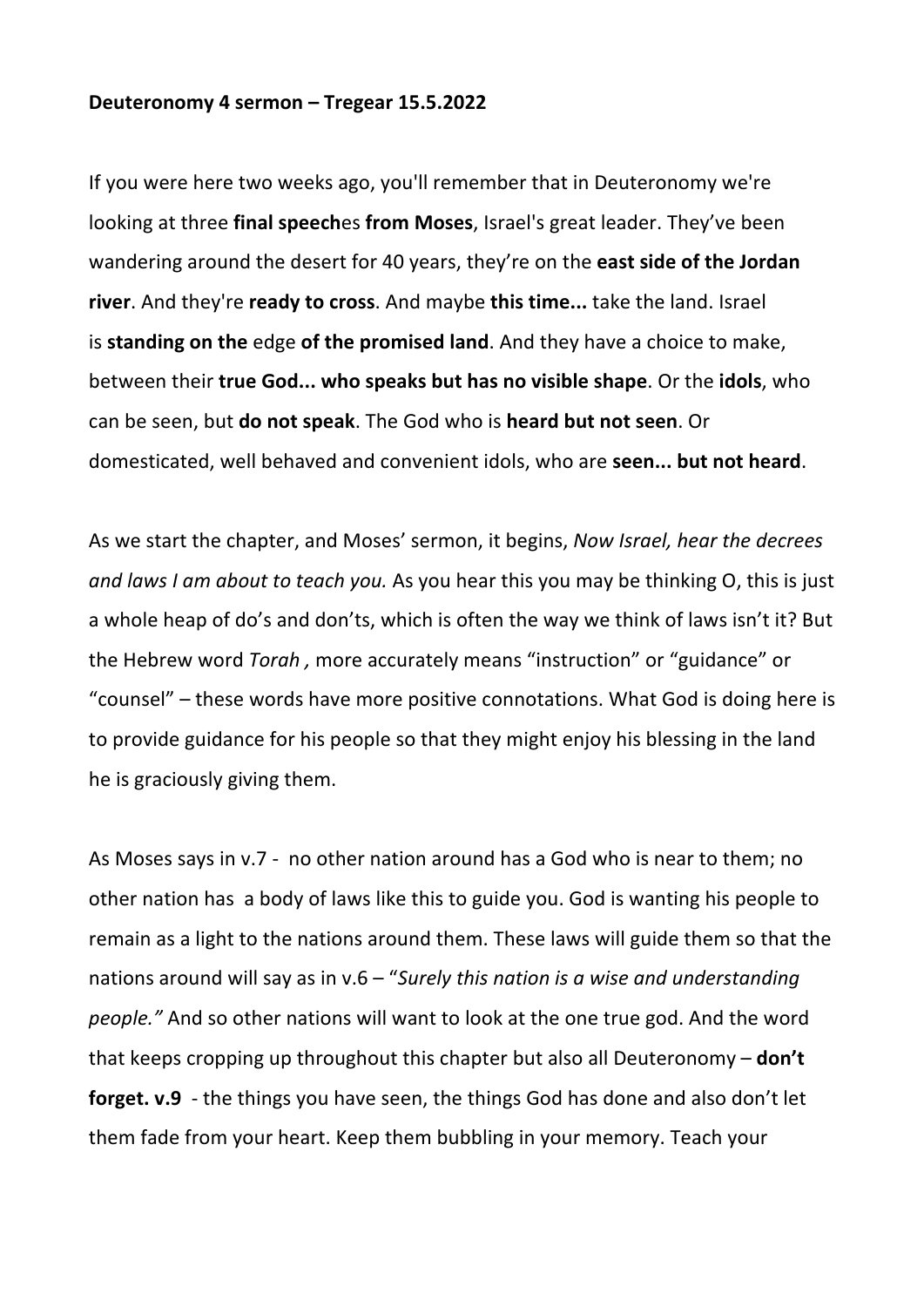children. Why? Because we so easily forget. We so easily get distracted away by other things we can see.

And then v.10 – this was a defining moment for the Israelite people. Remember the day you stood before the Lord your God at Horeb, when he said to me, "Assemble the people before me to **hear my words** so that they may learn to **revere me** as long as they live in the land and may teach them to their children." God said, **assemble the people**, to **hear my words**. So they'll **revere me**. So they'll **hold me in honour**.

And so Moses says in verse 11... that's what you did. You stood there, **while the Lord spoke**. And remember the picture we had?.. Clouds of black smoke, and deep darkness and **blazing fire**. And in the midst of it all a **booming voice of God himself**. The **speaking God**. **Stand in awe**!

But notice, in spite of the smoke, in spite of the fire, when it comes to God himself, there's **nothing to see**. This is the God who is **heard but not seen**. You heard the **sound of words** but **saw no form**; there was **only a voice**. v.13 - He **declared to you his covenant**, the Ten Commandments, which he **commanded you to follow** and then wrote them on two stone tablets. For Israel, this is the moment they must remember. Their **defining** moment. But **nothing to see**. You heard the **sound of words**. But **saw no** visible **form**. And for Israel this will be a constant battle for them, for their hearts. The constant **temptation** to have a **tangible**, **visible god**, like everyone else. Why can't **we have a god we can see**?

What are the gods that attract us? We may not go for a wooden idol but we are constantly getting bombarded with voices aren't we? You need this house, or this insurance policy to make your life secure…there are others saying to us it doesn't matter what you believe as long as you believe it; it's your choice. An idol is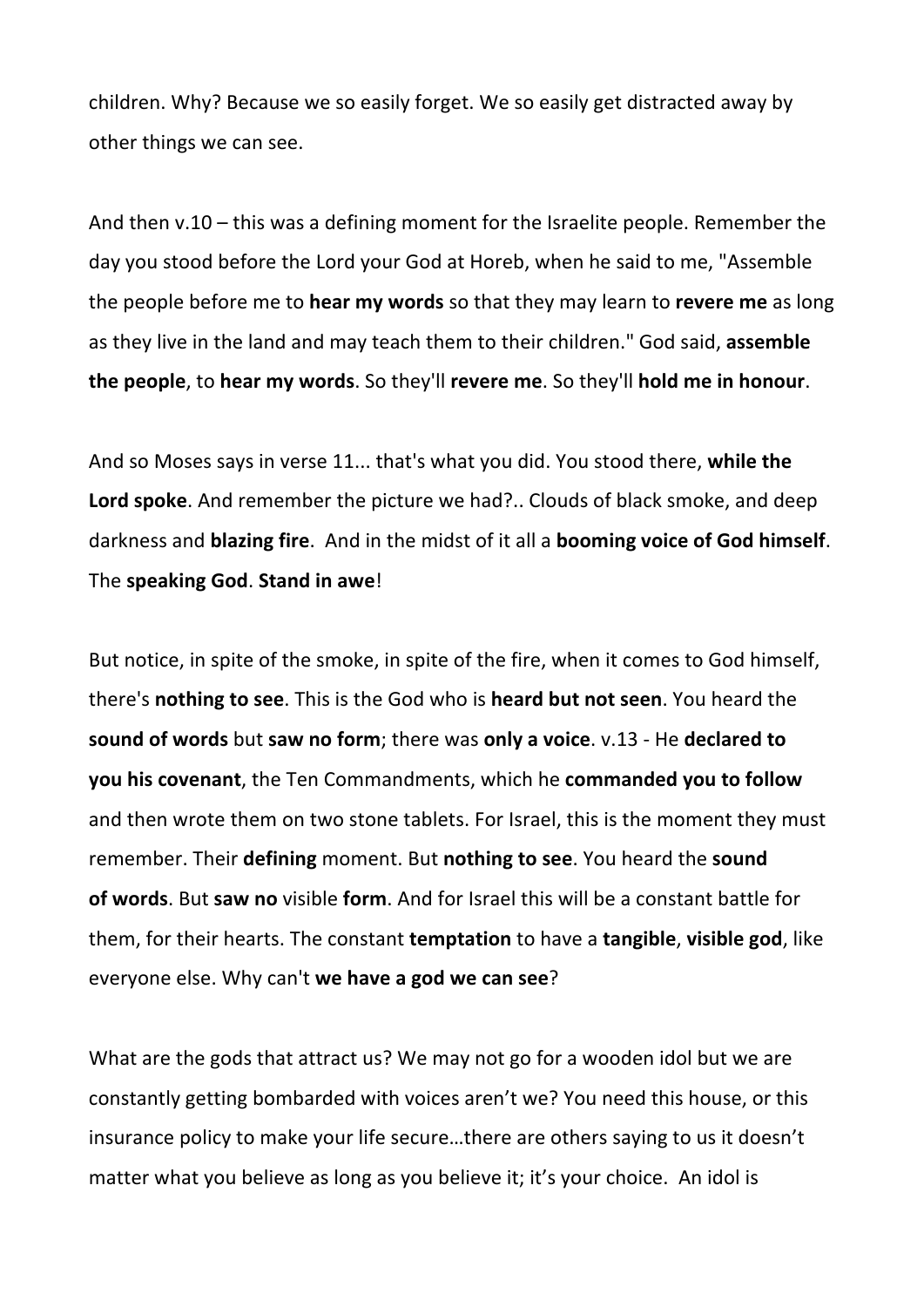basically anything that rivals God – anything to which we submit and which we serve in place of God himself. Wood and stone are not bad things; but when we pervert their function and treat them as ultimate beings on which our well-being and future depends, when we put our hope in them – that makes them an idol. Tim Keller has identified Money, Sex and Power as idols today for us. However, it may also be true of our spouses, our children, our hobbies, sport, desire for entertainment. Anything that robs God of the exclusive worship he deserves.

And so **Israel's going to have a choice** to make. Every day they live in the land. Every day of their lives. No matter how young, no matter how old. The nations around them have lots of gods; it's tempting to make a god you can see. Which is the point Moses goes on to make more strongly in verse 15. *You saw no form of any kind the day the Lord spoke to you at Horeb out of the fire. Therefore watch yourselves very carefully, so that you do not become corrupt and make for yourselves an idol, an image of any shape.* **God has come to you in his word**. So **honour that**, instead of making **idols** and **bowing down to them**.

See it's interesting, in the creation account in Genesis 1:26, God has made **man** as his **image and likeness**. And he's made **man** to **rule** over the **animals of the earth** and the **birds in the air** and the **fish of the sea**. And now **idolatry** turns everything exactly upside down. And instead of **worshiping the creator**, and **ruling over** the animals of the earth and the birds in the air... people by nature do the **exact reverse**. And they **create for themselves** an **image** of an **animal**. They carve themselves a **fish**. And they **bow down to that**. We may not create an image but what do we go to each day – the TV, sport, social media. Moses says, *"Watch yourselves very carefully," verse 16, so that you do not become corrupt and make for yourselves an idol, an image of any shape whether formed like a man or a woman, or like any animal on earth or any bird that flies in the air, or like any*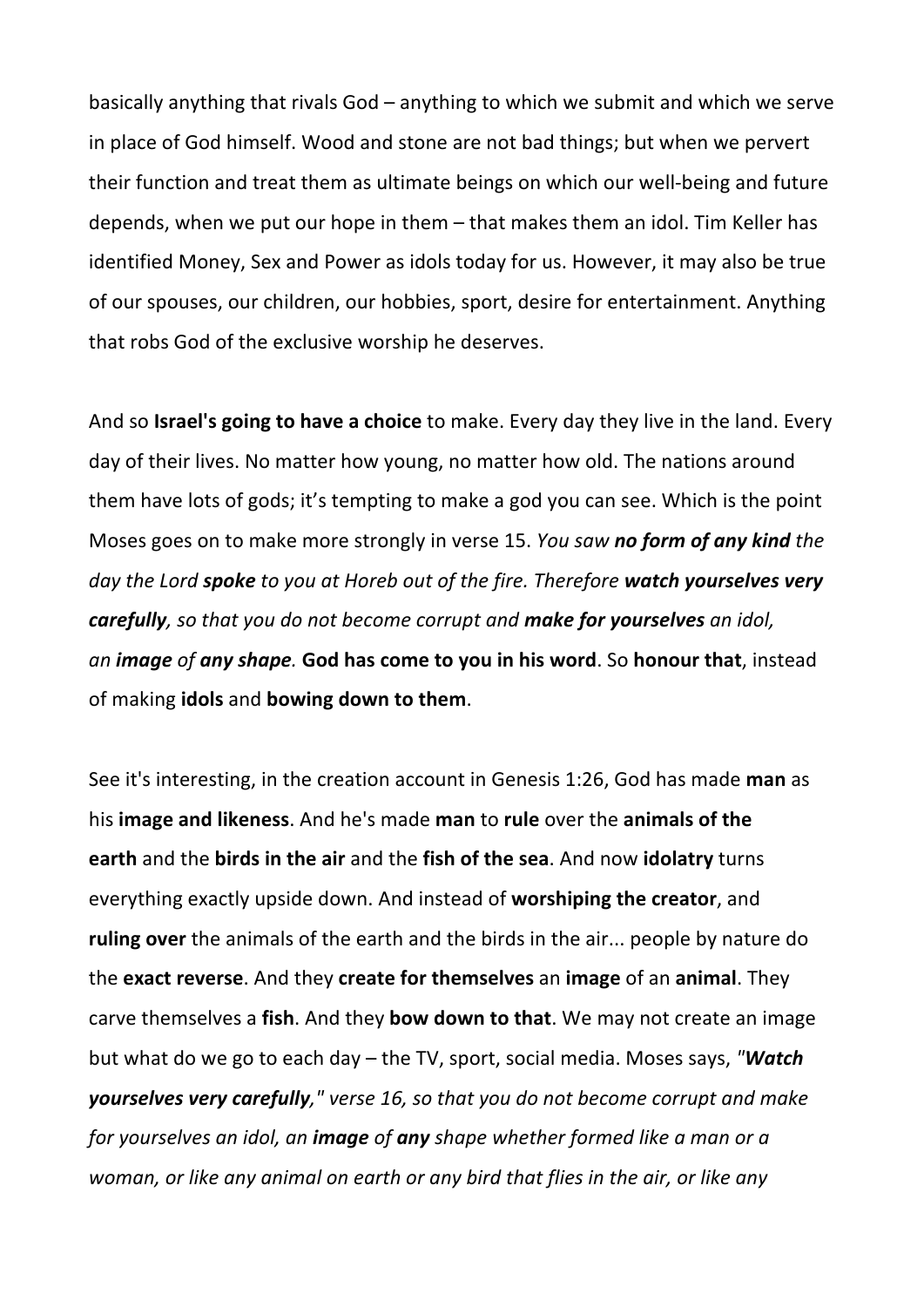*creature that moves along the ground or any fish in the waters below. And when you look up to the sky and see the sun, the moon and the stars - all the heavenly array do not be enticed into bowing down to them and worshiping things the Lord your God has apportioned to all the nations under heaven.*

It might be **tempting to bow down to things you can see**, like everyone else does. But the point is, the Lord **your God** has **made that stuff**. And not only that, he's **spoken**. To **you**. He's brought you out of **Egypt**, and he's **made himself known**. And he's **very particular...** about **whether or not you take notice of him**.

So God is saying to the people, through Moses, "Don't forget, don't forget, don't forget". v.20 – you're the people of his inheritance, that is, to be God's people.

v.22 – don't forget the covenant that God has made with you. It might be **tempting to bow down to things you can see**, like everyone else does. But the point is, the Lord **your God** has **made that stuff**. And not only that, he's **spoken**. To **you**. He's brought you out of **Egypt**, and he's **made himself known**.

And now come some very strong words of warning. Moses says to them, it's as simple as this. Here's your choice. **Turn to idols**, and you'll be **thrown out of the land**. v.27 - Turn to idols, and you'll be **smashed**. And **scattered**. Turn to idols, and you'll **end up with exactly what you're asking for**. And instead of being God's **special people** in God's **promised land...** you'll live among the nations and you'll **be exactly like them**. And you'll **worship what they worship**. Verse 28: "*There you will worship man made gods of wood and stone, which cannot see or hear or eat or smell."* Gods that **you can see**. But certainly can't see you. Or hear you, **or speak to you**. In v.24 God is described as a *consuming fire, a jealous God.* As you read this it seems pretty harsh doesn't it? I thought God was a loving God. One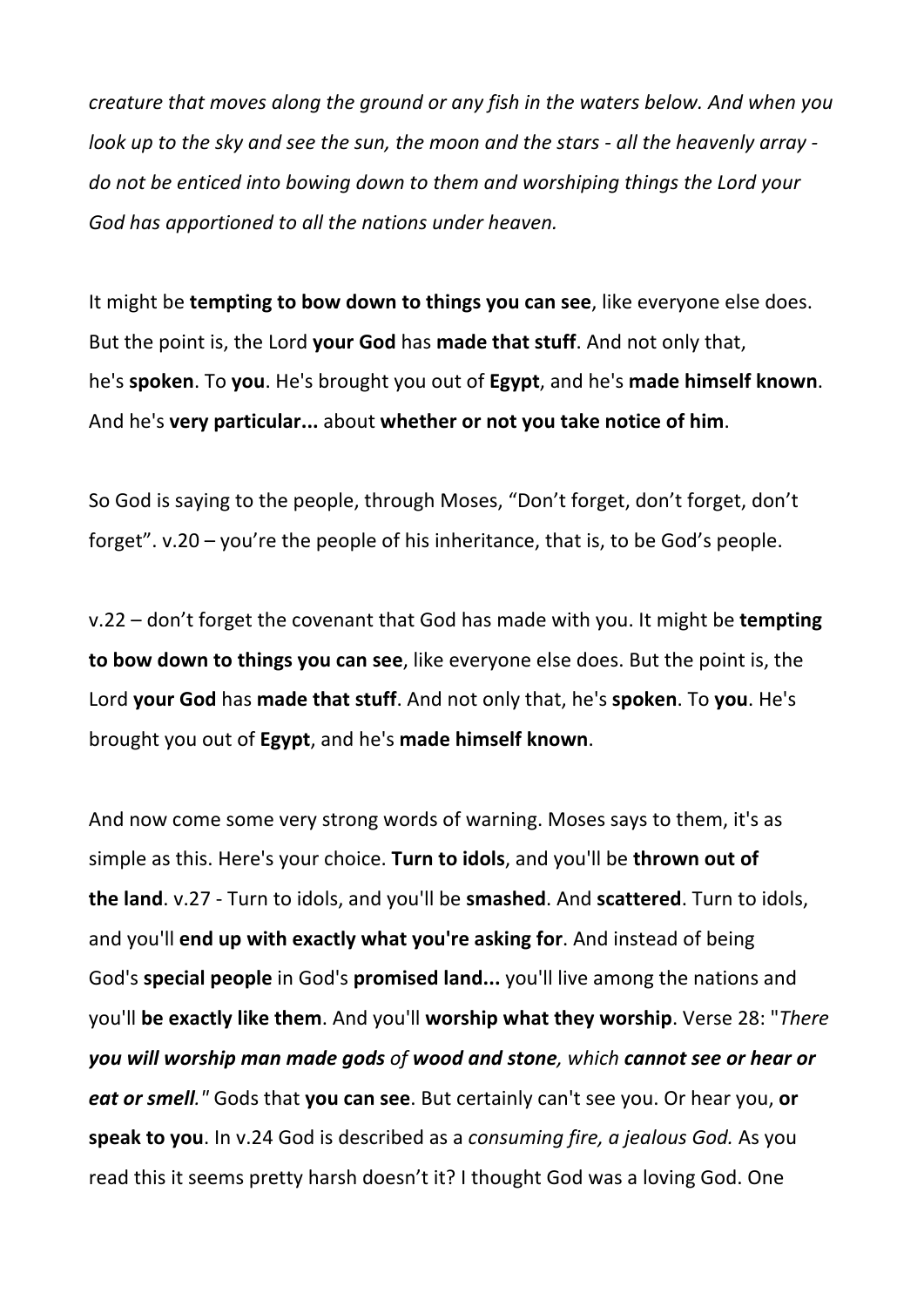writer has described it like this: "The fire of Yahweh as a jealous God is the fire of an exclusive commitment to this people that demands an exclusive commitment in return." I couldn't help think about my footy team, the Panthers. Each week, especially last night, every team member was expected to put their body on the line for the team. They are exclusively committed to their team to give it everything. God's commitment to us is greater than any footy team member. God will tolerate no rivals – he demands exclusive commitment. We expect it from our footy team. How much more is it right that our God who has given everything for us, expects it from us. And boy that's a challenge for me, easy-going, don't go too hard Dave. But you're saying I thought God loves us. Here's the other side of the coin in v.31 – "For the Lord your God is a merciful God; he will not abandon or destroy you or forget the covenant with your ancestors." It seems like a contradiction; but it's in fact an important consistency. The same jealousy that God has for his people is there protecting and undergirding his mercy and covenant faithfulness to his people. When they rebel and worship idols the people would find the God of v.24. But when they return to God and obey God they would find the God of v.31. God hasn't changed, **but he responds to his people as they change.** We're the ones who change. God is faithful.

Verse 32, Moses says as you stand here and look across the Jordan at your **promised land**, **consider your incredible privilege**. He says, there's been **nothing like this** since the **very beginning**. Has anything **so great as this ever happened**, or anything like it ever been **heard of**? Verse 33, "Has any other people **heard the voice of God speaking out of fire**, as you have, and lived?" Has **any god**, has **any idol** taken a nation for himself out of another nation, has **any idol** done the **awesome things the Lord did for you...** as he brought you out of **Egypt**?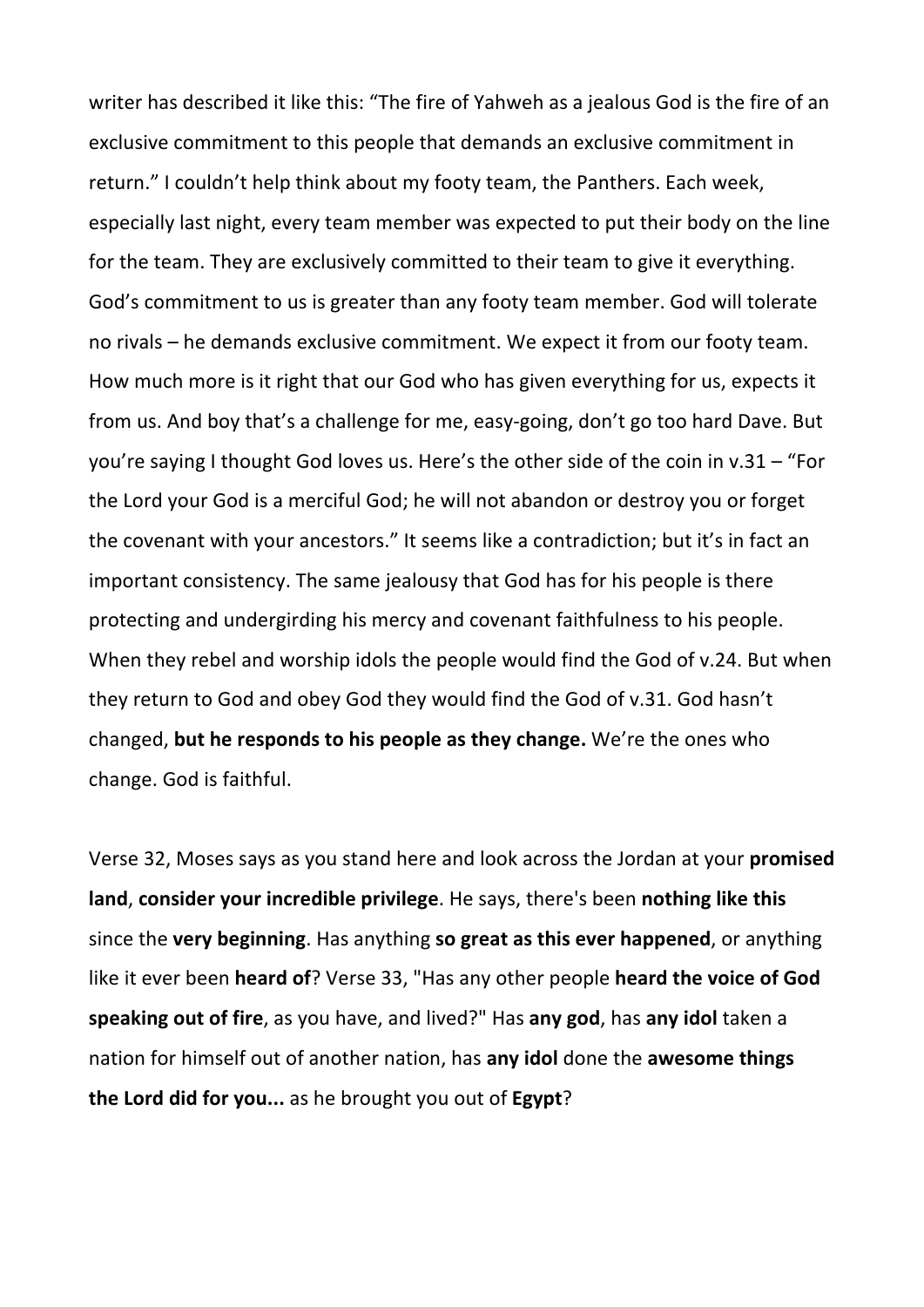Here's the point. Here's what Israel needs to know. That the **Lord their God** is the **only God**. And he's **spoken to them**. To **discipline them**. Because **they are his people**.

Get the impact of this. Because it's **incredibly politically incorrect** that Israel's God, the **God who has spoken...** is not just **one choice** on the **god menu**. One selection from the smorgasbord of gods and you can **choose one you like**. You don't **carve your own god in your own image to do what you want him to**.

verse 39. "Acknowledge and take to heart this day that the **Lord is God** in heaven above and on the earth below. **there is no other**. And so... **keep his decrees and commands**. So you and your children will be **blessed**. And live **long in the land** that the Lord your God is giving you."

See, the **speaking God...** is the **only God**. Which in our multicultural, multi-faith world, it's just **not the thing people say**, is it? It goes right against many in our society who say, You've got to be tolerant, you've got to be inclusive. When you're a tourist looking up at the **giant golden Buddha** in Japan, or the **giant golden Krishna** in Kuala Lumpur; when you see whole **cultures** devoted to that stuff, the **speaking God** says, the **one true God** says, they're just stuff you can buy from the **hardware store, just go to Bunnings and buy some wood**. And they **can't help you at all**. Of course, the idols we have today in Australia maybe a little bit more **subtle**. But ultimately they are things which draw our hearts away from the **God who has spoken**.

I want to take a moment thinking forward to where **we are**. And ask the question **how has the speaking God spoken to us**? And how do we respond? You might be inclined to say, well, I haven't **seen a fire** on a mountain,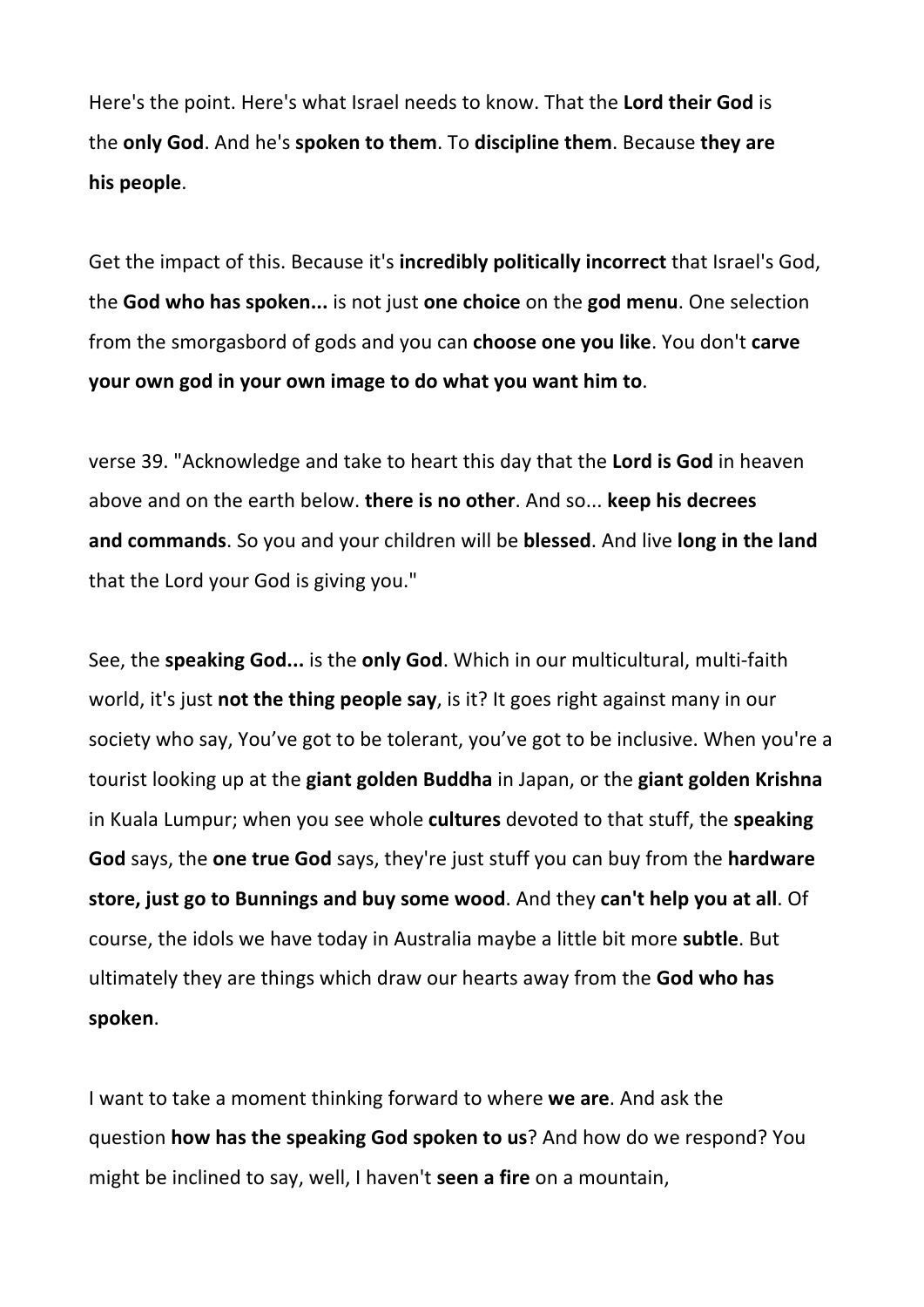or **heard any voices**. Well, the fact is, the New Testament wants to tell us that God has both **been** heard and been **seen ...** in the **person of Jesus**. And so **we ... listen to him**.

We see this wonderfully in John's gospel. And especially in chapter 1. Because God is the **God of Word**. There's something **deeply philosophical** going on here that I can never quite **get my head around**. But John chapter 1 verse 1 says *in the beginning was the word.*

This is the **speaking God**. This is the God

who **spoke creation into being with a word**. This is the God who **spoke a nation into being...** with a **promise to Abraham**. This is the God who **spoke his laws to Moses...** for **life in the promised land**.

*"In the beginning was the Word," John 1 verse 1, "and the Word was with God, and the Word was God. He was with God in the beginning."*

And then in John chapter 1 verse 14, we have the **stunning words**. *"The Word became flesh... and made his dwelling among us*." **The invisible god...** is now **visible. Can now be seen**. Not as an **idol**. But in the person of **his son**. And so now, "*we have... seen his glory... the glory of the One and Only, who came from the Father, full of grace and truth."*

And to verse 18. "*No one has ever seen God... but God the One and Only, who is at the Father's side, has made him known."* In other words, **the closest** you can ever get to **seeing the formless God...** is in **the word became flesh**. Jesus Christ. The **best you can ever know God...** is in **Jesus Christ**. The **word became flesh**.